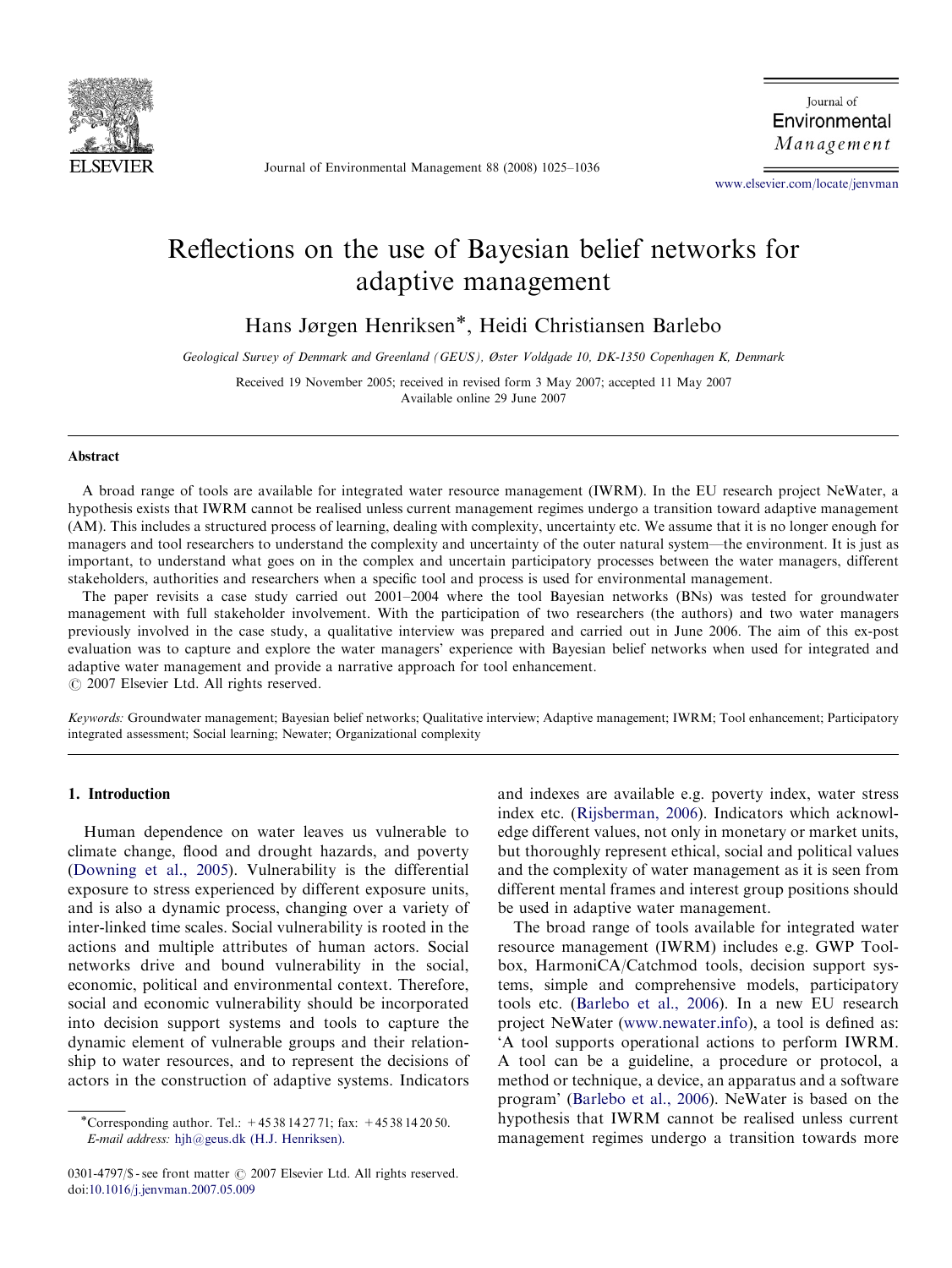adaptive water management ([Pahl-Wostl and Sendzimir,](#page-11-0) [2005\)](#page-11-0).

Adaptive management (AM) involves learning from management actions and using that learning to improve the next stage of management [\(Holling, 1978](#page-11-0)). AM treats policies and management interventions as experimental probes designed to learn more about the system; they are not confident prescriptions [\(Lee, 1993](#page-11-0)). Monitoring before and during the intervention, enables the system response to be determined and thereby allows managers to learn from past experience and to translate the best of current IWRM research into practice.

It is anticipated that AM will ([Allan and Curtis, 2003\)](#page-10-0):

- Allow management to proceed in the face of complexity and uncertainty.
- Make learning about water resource systems more efficient.
- Help build flexible management capacity.
- Be a large scale, holistic alternative to reductionism science; and
- Involve social and political values in water resource management.

[Walters and Holling \(1990\)](#page-11-0) describe adaptive management as a structured process of learning by doing with the aim being to

- (1) Work with stakeholders to develop a shared understanding of the system to be managed and the desirable outcomes, by developing a system model that can be used for policy screening;
- (2) Use this model to identify policies that are likely to succeed or that probe key uncertainties;
- (3) Implement policies;
- (4) Monitor and evaluate outcomes; apply learning to develop a better understanding of the system.

Uncertainty is a central theme in integrated and adaptive water management, where different disciplines need to be brought together to find a solution that is adequate from multiple perspectives. This, not only requires coping with various sources and types of uncertainty, but also with the ambiguity produced by the various ways in which uncertainty is interpreted and handled. Tools for AM therefore also have focus on transition processes and analysing ambiguities and mental frames that may hinder agreement on a common goal or state.

Bayesian networks (BNs) used with full stakeholder involvement is an example of a tool enabling integration of vulnerability of humans related to their use of water [\(Henriksen et al., 2007a, b\)](#page-11-0). BNs were tested in a recent EU research project MERIT [\(Bromley, 2005;](#page-10-0) [www.merit](http://www.merit-eu.net)[eu.net\)](http://www.merit-eu.net) 2001–2004, and this tool is currently considered in NeWater as a possible valuable tool for AM, for interactive and flexible system and action plan modelling that allows integration of environmental and socio-economic complexity and uncertainty in a practical way.

The term  $tool (for AM)$  is broadly framed, which implies that tool enhancement (for AM) can have different meanings. Tool enhancement can guide when and how to use a certain tool in the planning cycle in relation to IWRM or the water framework directive (WFD). It can consist of structuring the tool according to a transition framework to AM e.g. from the NeWater knowledge base. It can be by linking the tool to the different themes of importance for AM e.g. for learning, evaluation and for exploring complexity and uncertainty [\(Barlebo et al., 2006](#page-10-0)).

In this paper we propose an approach for tool enhancement based on a qualitative interview ([Kvale,](#page-11-0) [1996\)](#page-11-0) of a pair of water managers allowing reflections and interpretations of good and bad about the tool and the participatory process in which it was used when viewed (expost) from the perspective of the adaptive water manager. Thereby a narrative is produced which condenses and captures the experiences of the water managers when using a tool for dealing with uncertainty and complexity of the outer system and which attempt to describe the water managers thinking and reflections about the management regime and the organising of the participatory process.

## 2. BNs with stakeholder involvement and the NeWater context

#### 2.1. Bayesian networks

A Bayesian belief network, also called a BN, is a type of decision support system based on probability theory which implements Bayes' rule of probability. This rule shows mathematically how existing beliefs can be modified with the input of new evidence.

BNs organise the body of knowledge in any given area by mapping out cause-and-effect relationships among key variables and encoding them with numbers that represent the extent to which one variable is likely to affect another [\(Jensen, 2002](#page-11-0)). Factors, associations and probabilities can be adjusted and validated and BNs are powerful for integrating data and knowledge from different sources and domains, e.g. domain models and are also capable of handling uncertain information in a practical and understandable way [\(Jensen, 2002;](#page-11-0) [Henriksen et al., 2004, 2007a,](#page-11-0) [b](#page-11-0); [Bromley, 2005\)](#page-10-0).

BNs have gained a reputation of being powerful techniques for modelling complex problems involving uncertain knowledge and impacts of causes. BNs are a technique which is especially helpful when there is a scarcity and uncertainty in the data used in making the decision and the factors are interlinked, all of which makes the problem highly complex. The part of the net defined by variables and links is relatively easily communicated to stakeholders [\(Henriksen et al., 2007b\)](#page-11-0). However the quantitative part, with the conditional probability tables (CPTs), the numbers, is the step where negotiation between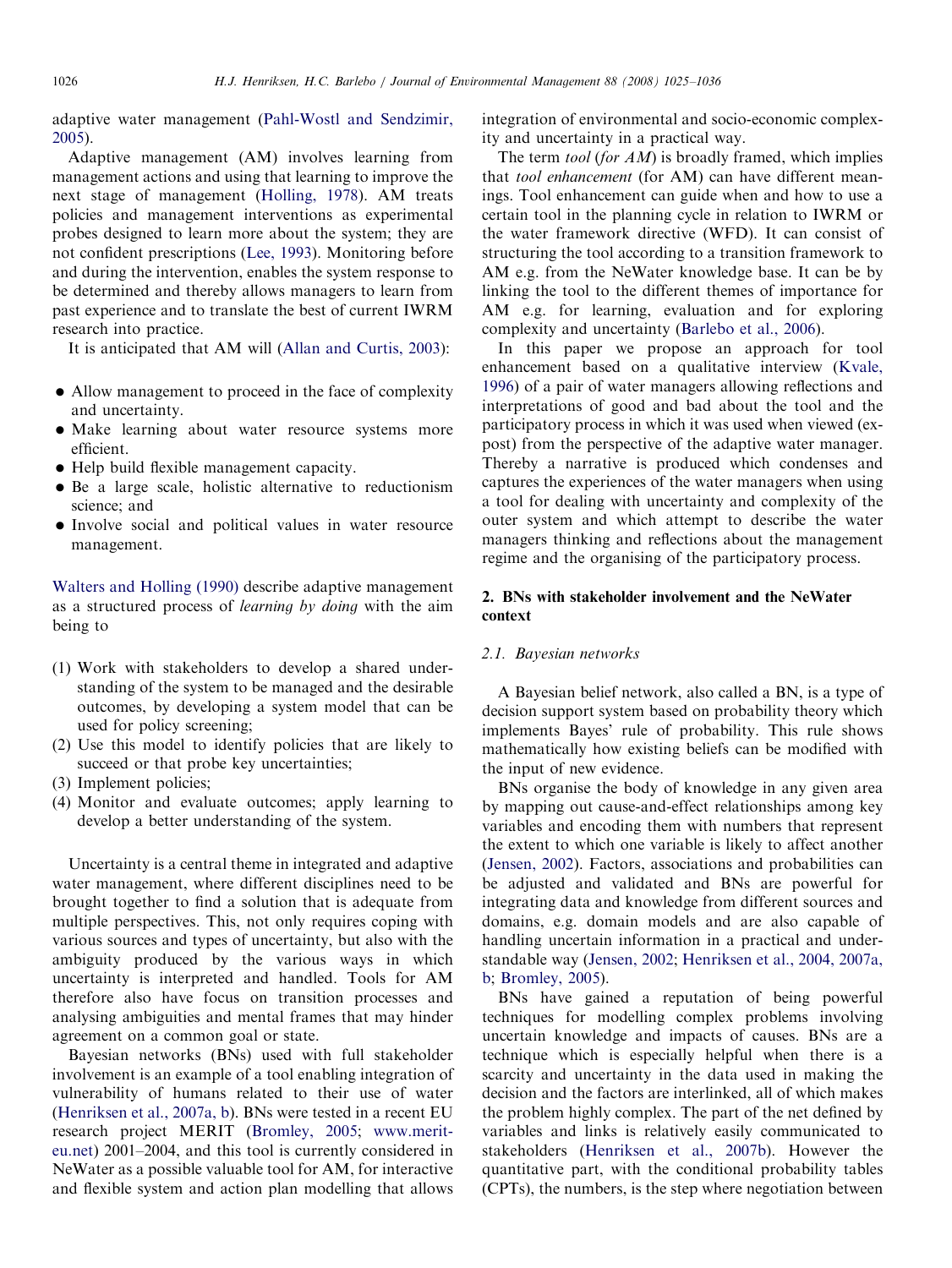parties involved will emerge and become more difficult. Encoding and populating BNs with numbers and CPTs are the most critical part of the construction process but at the same time the most important and powerful feature of BNs, compared to more soft tools for participatory integrated assessment e.g. 'brainstorming', 'multi-criteria techniques', 'consensus conferences' etc. (Hisschemöller [et al., 2001\)](#page-11-0).

The validity of BNs can be improved when stakeholder groups are engaged in the construction process ([Henriksen](#page-11-0) [et al., 2007b\)](#page-11-0). BNs encourage water managers and stakeholders to identify all the relevant information for clarifying gaps and/or multiple frames in knowledge and to build commitment to reform before subsequent implementation. It is impossible to be certain about the consequences of any environmental management decision and this fact must be recognised together with the effect of the uncertainty of the decision.

#### 2.2. The NeWater and AM-IWRM context

The principal water management issues that NeWater addresses in the IWRM context include uncertainty and risk mitigation, governance, cross-sectoral integration, scale analysis, information management, stakeholder participation, financial aspects, system resilience and vulnerability. The project is oriented toward development of practical tools and their use for adaptive water management, testing their applicability in seven transboundary river basins in Europe, Central Asia and Africa. This shall contribute among others, to the implementation of the EU WFD and EU Water Initiative. The NeWater Consortium consists of 40 national institutions from 14 countries and 3 international institutions. NeWater is a four year project  $(2005 - 2008)$ .

The starting point of the IWRM process is the identification of water resource management and development issues. Uncertainty arises with respect to priority setting and conflicting demands of different economic sectors, and different perspectives on resource impact issues. Conflicts of interests require involvement of different groups of stakeholders for ensuring the participatory process on such issues (multi-stakeholder dialogue). The ambiguity in defining operational targets needs to be clearly recognised in this process. The political will is a prerequisite and comes high on the list of priority actions therefore building commitment is important in all reform processes.

The preparation of a strategy and an action plan addresses the above gaps in the framework for water management and aims at reforming policies, legislation and financing (enabling environment), including institutional roles and capacities, and enhanced management instruments required to deal with the priority of water resource issues. There are links to national policies in this step.

This is followed by implementing measures which pose huge challenges. Reforms often mean considerable changes in established structures and roles which can raise resistance to change. Implementation is followed by monitoring and evaluation, where indicators of progress toward IWRM are examined.

Tools for bringing the AM concept into the above IWRM cycle may be applied for different types of processes and steps. Participatory integrated assessment mainly belong to the IWRM management step 'analyse gaps' [\(Jønch-Clausen, 2004](#page-11-0)), where the water manager on the basis of the established status and goals and the existing policy, legislation and institutional framework carry out an analysis to identify the further functions required to achieve the agreed goals. These processes include IWRM functions (resource management functions, water services and infrastructure and financing functions), gaps to meet water resources goals and management potentials and constraints. Most of the uncertainties are related to different assessments of what will be required, which to a large extent may be coloured by the differences of interest among the different actors and the source of uncertainty in this respect is multiple frames [\(Keur et al., in preparation\)](#page-11-0).

As multiple frames is an inherent part of IWRM the question here is how to handle this uncertainty and complexity in a practical way meeting the demands of water managers, researchers and stakeholders. AM here offers a systematic process for continually improving management policies and practices by learning from the outcomes of implemented management strategies. Participatory integrated assessment is here a form of problem structuring for identification of gaps, ambiguity and multiple frames, confrontation, and integration of the most divergent views with respect to a given problem situation.

Additional methods and tools that AM require compared to IWRM, are tools for developing scenarios, designing monitoring programmes, evaluation processes, assuring transparent integrated research-policy and learning processes encompassing a wider range of processes. Uncertainty analysis is fundamental throughout planning and implementation processes in AM.

## 3. Case study testing BNs as part of the EU research project MERIT

#### 3.1. Introduction

The aim of the case study 2001–2004 was to test BNs with full stakeholder involvement in one of four case studies that was included in MERIT. Other case studies were located in Italy, Spain and UK. The scope of the Danish case was to test BNs as a tool for identifying instruments against pesticide threats which Copenhagen Energy (CE) could implement as part of groundwater management and protection ([Henriksen et al., 2007a, b\)](#page-11-0). First we will give a short summary of the stakeholder involvement process applied in the Danish case for CEs wellfield at Havelse in North Zealand. Next we will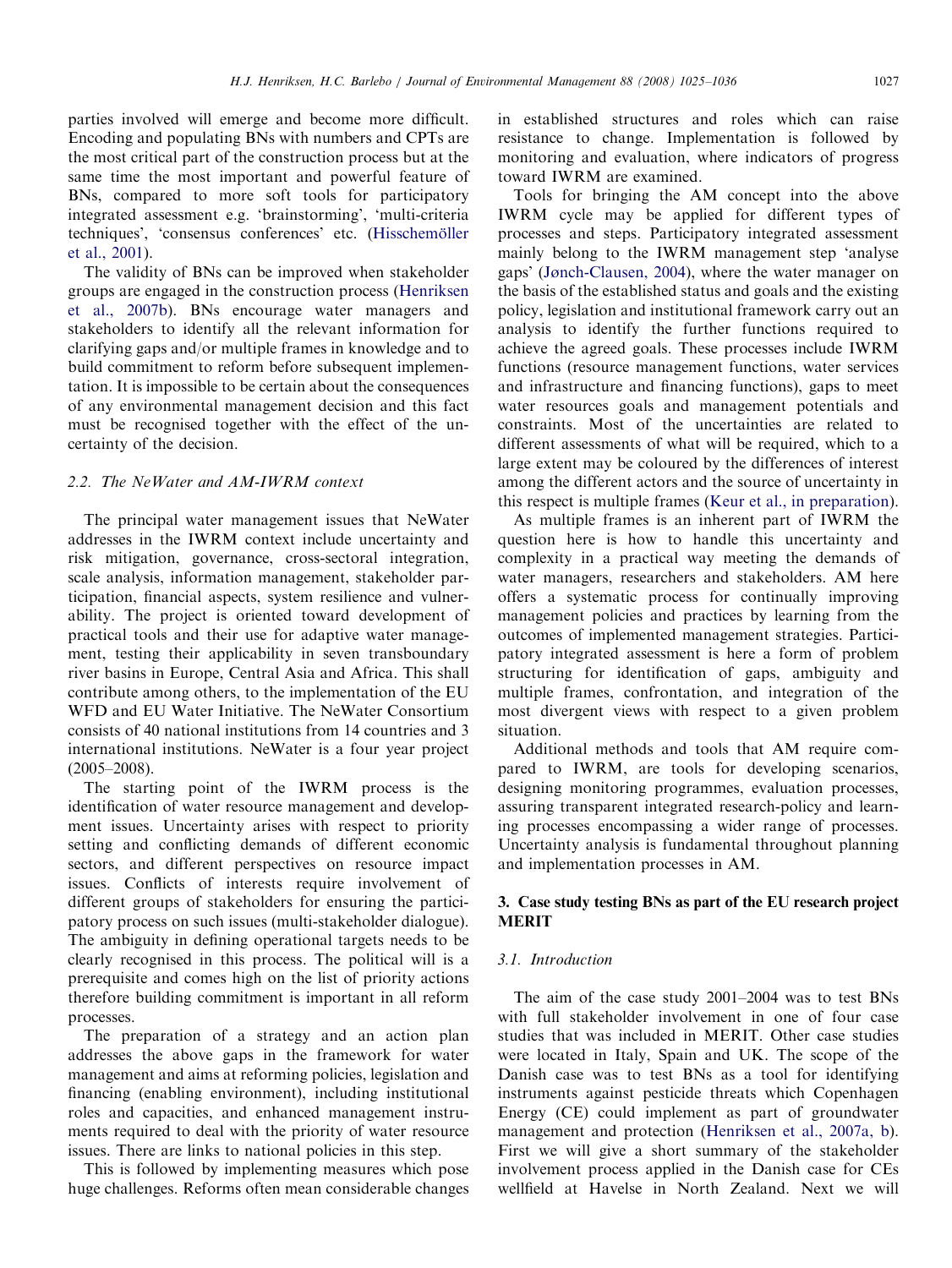summarise the BN-construction and the results of the BNanalysis.

#### 3.2. Stakeholder involvement process

The stakeholder involvement process in the case study followed a seven step procedure: (1) define the context; (2) identify factors, actions and indicators; (3) build pilot networks; (4) collect data; (5) define states; (6) construct CPTs and (7) collect feedback from stakeholders (Fig. 1).

Since stakeholder involvement requires some iteration, steps 3–7 was redone three times before the final configuration of variables, links and final CPTs for the BN for farming contracts were obtained.

The case study had a project leading committee with four members: two from Geological Survey of Denmark and Greenland, GEUS (project leader and secretary) and two from CE (project leader responsible for CE input and a process specialist in stakeholder engagement). This leadership group first met when the case study was initiated in June 2001. In the period from June 2001 to November 2002 the leadership group formed the foundation for the entire subsequent organisation by selecting a case study among different options, balancing vision with strategy, looking for the whole picture, and drawing a roadmap for the process.

The starting point was to identify additional domain experts and to list categories of stakeholders such as water users, potential groundwater pollution sources, and authorities in the area including: local waterworks; water consumers; farmers; industry; anglers; the local county; and three municipalities. The stakeholder involvement process and the extension of the organisation with new



Fig. 1. Seven steps in construction of Bayesian networks (BNs) with full stakeholder engagement.

members representing stakeholders started off with a written invitation to a one-day workshop in October 2002, were all professional stakeholder organisations considered to have a potential or even marginal interest in groundwater protection in the specific area were invited. One result of this workshop was the formation of a professional stakeholder working group with 10 institutions in addition to the members of the leadership group and the facilitator ([Henriksen et al., 2007a, b, 2004\)](#page-11-0). Another important decision made by the leadership group, was to identify and contract with a facilitator for the subsequent stakeholder meetings. A facilitator from the local municipality Agenda-21-Centre was contracted. The facilitator's role was confined to promoting communication between the different parties (interest groups) and to facilitate the involvement of local stakeholders.

Since the case study was linked to a well field capture zone area outside Copenhagen involvement of landowners and farmers were vital for groundwater protection. In order to involve the local citizens in a separate citizens group a public meeting was arranged in November 2002 in the local community house. Invitations were distributed to more than 1100 local households, and the meeting was announced in the local newspaper. Approximately 100 persons showed up for this meeting and the outcome of this meeting was the formation of a local citizen group of nine people.

With the stakeholders organised in these two different groups the 'professional' stakeholder group and 'local citizens' stakeholder group, the process of constructing the BN with stakeholder involvement could begin. Two external subcontractors were contracted to deliver input for the BN construction, i.e. farm economics [\(Rasmussen,](#page-11-0) [2003\)](#page-11-0) and value of biodiversity, land use, etc. ([Schou,](#page-11-0) [2003\)](#page-11-0). Besides these external experts the project also drew on groundwater modelling and monitoring expertise from within GEUS.

In order to have a focused dialogue about the seven steps in the BN construction (Fig. 1), three workshops in the professional group were held during 2003. The main topic of the first workshop was to obtain stakeholder opinions on roles and responsibilities, and on the consequences of different measures in active groundwater protection. The three workshops were followed by individual meetings with stakeholders in order to iterate one more time through steps 3–7. The last round resulted in additional variables and gave important input for the CPTs ([Henriksen et al.,](#page-11-0) [2007a\)](#page-11-0).

The citizen group met five times in the first half of 2003, guided by the facilitator. The idea was to give the group the opportunity to develop its own identity without being influenced by professional stakeholders. GEUS and CE participated in two of the five meetings to answer specific questions and to introduce and discuss the development of the BNs. The citizens group was consulted, but not really involved in the construction process and the role of the group was more related to linking the BN test to the local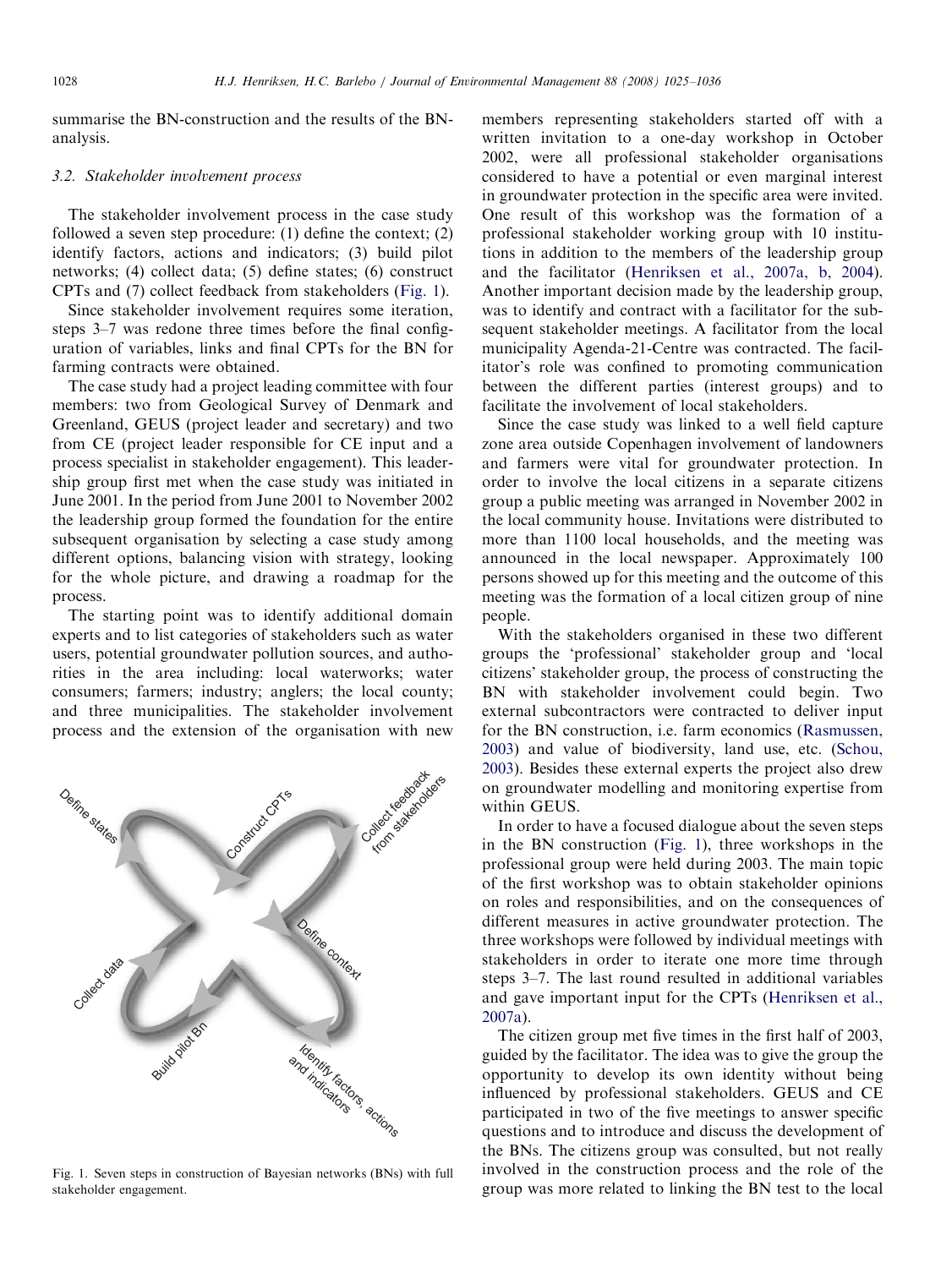community, thus informing other citizens about what was going on and providing feedback and local knowledge to us based on their discussions ([Henriksen et al., 2007a\)](#page-11-0). The citizen group published two newsletters in the first halfyear of 2003 and a third newsletter was published in July 2004 after finishing the case study. Newspapers were distributed to 1000 households in the local area.

At the final joint meeting where both groups participated in March 2004 (step 7), the stakeholder groups were asked to comment on the involvement process on the basis of four questions: (1) Is there a need for further initiatives for the protection of groundwater? (2) How have you experienced the case study project progress (BNs, citizens' meetings, workshops, citizen groups, newsletters, individual meetings, etc.)? (3) How should stakeholders be involved in the future in, for example, active groundwater protection and the establishment of wetlands? (4) Other comments to the process?

The result of the BN construction process showed 'a paradox'. On one hand, because of the flexibility of the decision support tool, BNs created space for an open and non-deterministic dialogue with stakeholders. However, getting stakeholders, citizens and even experts to understand and accept the idea behind BNs used for decision making proved to be demanding. BNs are difficult to understand for non-experts and thus requires time and training. Data manipulation is possible and BNs requires a panel of expert inputs and there is a danger if not used properly that BN causes ignoring of real data and knowledge. So to summarize, the test from MERIT showed that BNs were a good tool for focused dialogue which is a very important part of integrated and adaptive water resource management. Furthermore BNs allowed exploring multiple frames and complexity issues.

## 3.3. The constructed BN and the way it influenced CEs strategy for groundwater management and protection

The constructed BN for farming contracts is shown in [Fig. 2](#page-5-0) ([Henriksen et al., 2004, 2007a](#page-11-0)). The BN is focused on the possibilities and problems connected with five or ten year farming contracts that totally prevent the use of pesticides in return for compensational payment. The BN showed how introduction of agricultural areas with no pesticide application influences farming economy, groundwater quality, biodiversity and the aquatic environment. All these issues are included as variables, links and CPTs in the constructed BN [\(Fig. 2\)](#page-5-0).

Here we provide a short summary of the results of the BN-analysis in order to describe the background for the qualitative interview exploring enhancement of BNs for AM. See [Henriksen et al. \(2004, 2007a, b\)](#page-11-0) for a more thorough analysis of results of the Havelse test of Bayesian belief networks used for integrated management.

The context of the case study area is formed by different water issues and problems that are prevalent in the Havelse area (outside Copenhagen). These include plans for afforestation, establishment of a new wetland, and for moving the entire wellfield to another location. There is also the problem of occasional flooding. Three BNs were constructed for: flooding, afforestation and farming contracts. However, the focus of the present paper is restricted to the BN dealing with farming contracts.

Interference with the final BN documented that compensation payment must be in the highest state of the variable 'compensation', the rather costly compensations of DKK 4400 per ha/yr (600 Euro/ha), if a minimum of 95% probability for the state 'true' of the safe supply is to be achieved, which could be a relevant goal since clean groundwater is very important and also of limited quantity in the capital area. For a compensation of DKK 500 per ha/yr, only very few farmers (4%) would join voluntary farming agreements prescribing no pesticide application. For DKK 1000 per ha/yr, a slightly larger fraction would join  $(11\%)$ . At DKK 2500 per ha, nearly 50% would join, but their willingness to sign voluntary farming contracts (no pesticides) is much less than the evaluation by the expert indicated [\(Rasmussen, 2003\)](#page-11-0).

For water quality the final BN showed that the probability of polluting deep groundwater drops to below 5% with a compensation level of DKK 2500 per ha/yr, given that only farming contracts are implemented (no removal of point sources). If both farming contracts and point sources are removed the total effect (5% level) can be achieved for DKK 1000 per ha/yr.

Shallow groundwater has very high probabilities of pesticide content above (maximum allowed content (MAC) in drinking water); 42% in current situation and 33% (with farming contracts at DKK 1500 per ha/yr). There were similar results for surface water. This is confirmed by the discovery of pesticides in shallow groundwater and in the Havelse River.

The variable 'perception of vulnerability' was included in order to communicate disagreement and a special uncertainty regarding the controlling factor 'vulnerability of the subsurface with respect to pesticide leaching' ([Henriksen](#page-11-0) [et al., 2004](#page-11-0)). This variable implies that some stakeholders and/or experts have the perception that pesticides in shallow groundwater will not spread to the deeper groundwater aquifers. Other experts and stakeholders argued that the opposite is more likely to be the case, that it is a matter of time. There is an agreement about the poor quality of the shallow groundwater and the river, but ambiguity prevailed when it came to the overall outcome of the BNs.

Sometimes the expert and non-expert stakeholder cannot agree. This happened in the present case study where the farmers and hydrologists disputed the degree to which pesticide application affected the quality of deep groundwater. Instead of selecting one opinion or another, the decision was made to include both in the network through the addition of an extra variable with two states to represent the two different opinions. By adopting this course it was possible to view the results from either point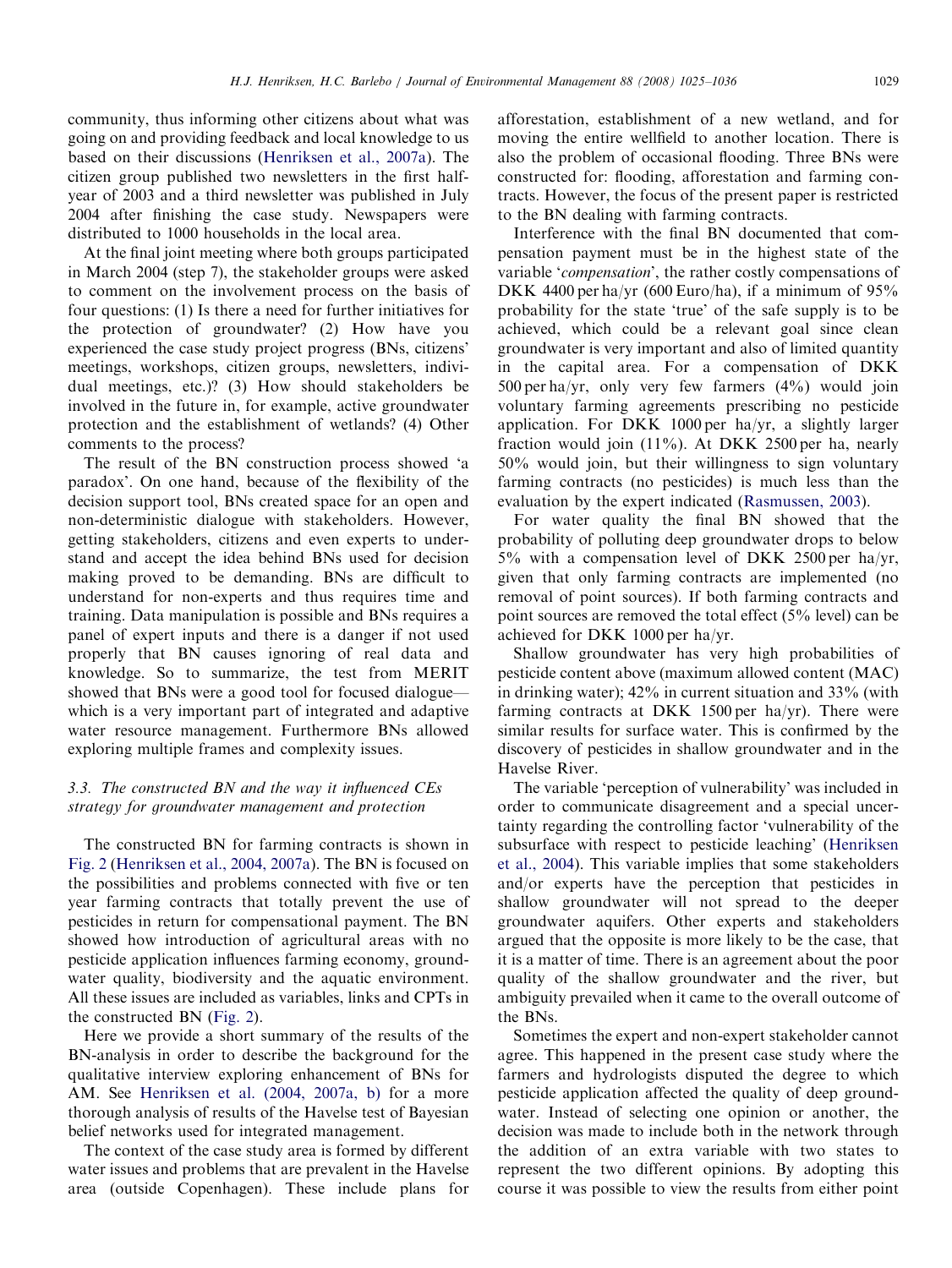<span id="page-5-0"></span>

Fig. 2. Bayesian networks for farming contracts and pesticide pollution of groundwater constructed by active involvement of stakeholders and citizens'.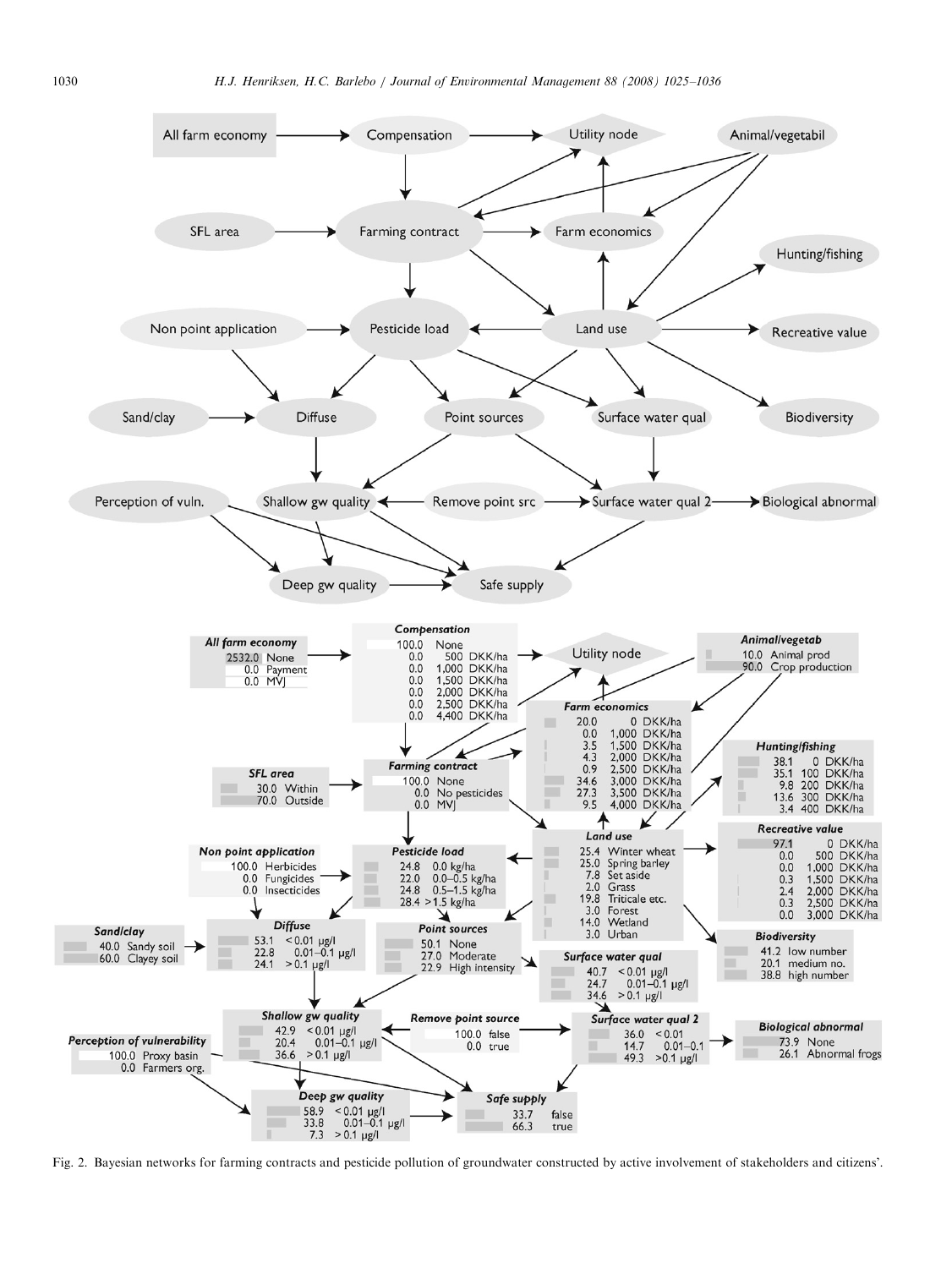of view, accepting the reality of the situation, not becoming mired in an insoluble conflict, and laying the foundation for future compromise.

The MERIT guidelines ([Bromley, 2005\)](#page-10-0) provide a further introduction to the application of BNs in the four case studies in Spain (irrigation managing), Italy (reservoir managing), UK (water consumption managing) and Denmark (groundwater protection managing), see also [Bromley et al. \(2005\)](#page-10-0).

#### 4. Presentation of qualitative interview results with two managers

#### 4.1. Methodology

The overall method is the following:

- There were a number of community events (a public meeting, workshop meetings, citizens group meetings and individual meetings) where Bayesian belief networks were used.
- $\bullet$  An ex-post evaluation of the case study is carried out by a qualitative interview with two water managers at the same time. The two NeWater researchers were the interviewers (the authors).

In order to examine the requirements for tools for AM, we have chosen to provide an empirical investigation where the method is a qualitative interview ([Kvale, 1996](#page-11-0)). An interview gives us the opportunity to describe and understand the reactions of water managers in a more comprehensive and patterned way.

When preparing the interview we developed our hypothesis and produced an interview guide for a  $1\frac{1}{2}$  h qualitative semi-structured interview. After listening to the interview and selecting sequences addressing our research questions, we transcribed these to written text which we later condensed and analysed using three different theoretical frameworks to complete a kind of a narrative describing Bayesian belief networks as a tool for AM for the wider readership of environmental managers.

The interview guide was structured in three themes or research questions we wanted to capture and explore:

- (1) In what/which way can BNs facilitate AM and allow water management to proceed in the face of complexity and uncertainty?
- (2) How do BNs support development of a shared understanding of the system to be managed and provide a structured process of learning?
- (3) How can BNs support the transition from the currently prevailing regimes of river basin water management into more adaptive regimes that are better able to deal with changing conditions?

In the section below we present the results of the qualitative interview in a condensed form using the authors' voice to summarise the dialogue. In Section 5 the results of the expost evaluation are analysed in depth applying three different theoretical frameworks. The two water managers the geologist Gyrite Brandt and the anthropologist Dorthe von Bülow, both from CE, will be presented as 'G' and 'D' in the following.

## 4.2. In which ways can BNs facilitate AM and allow water management to proceed in the face of complexity and uncertainty?

The interview starts with a discussion about how complexity and uncertainty can be viewed and specified. The water managers usually approach complexity with selection of scenarios. Uncertainty emerges in different steps e.g. establishing goals, gap analysis, selection of scenarios; but complexity and uncertainty are also related to the changing actors in the field of water management. In the Danish context the situation is influenced by the water managers' concerns about the future. A new governance reform will be introduced from January 2007 and at the moment the future politics for licensing are very uncertain, which is critical for a water supply company. Water Manager G tells us that the water company's licenses runs out in 2010. With the recent changes in governance the licenses have to go through an environmental assessment process.

G explains an example of such an environmental assessment process for establishment of an artificial recharge plant which started back in 2000 and has not yet been finished. She views the growing requirements for new licences as partly resulting from the WFD. G explains that the data needed to fulfil the WFD is not available for wetlands, streams and interaction between groundwater and surface water. This situation makes it very complex to discuss moving well fields to alternative placements.

G would like to have integrated assessment tools that can combine groundwater modelling, monitoring data and planning restrictions for e.g. wetlands, habitats and other administrative data. The water company has identified a long list with 54 projects that are planned to be carried out within the next 12 yr, but now they are going to prioritize those. G believes that this is where the BNs could come in for analysis of the costs and benefits within a 20 yr period. Water manager D views BNs as an alternative approach to the ordinary welfare economic analysis. Water managers and the economists are thinking along completely different lines. The economists are thinking along welfare economic theory, which is an overall society evaluation of the outcomes and the effect. By contrast, water managers are more interested in the benefits for the Copenhagen citizens and for the company itself. In that situation D thinks the BNs could help to delineate the complexities and also handle some of the uncertainties that they are confronting in terms of the value of clean groundwater.

The water managers need focused tools for participatory integrated assessments. The problem is how to assess water cost efficiency and value for money combined with other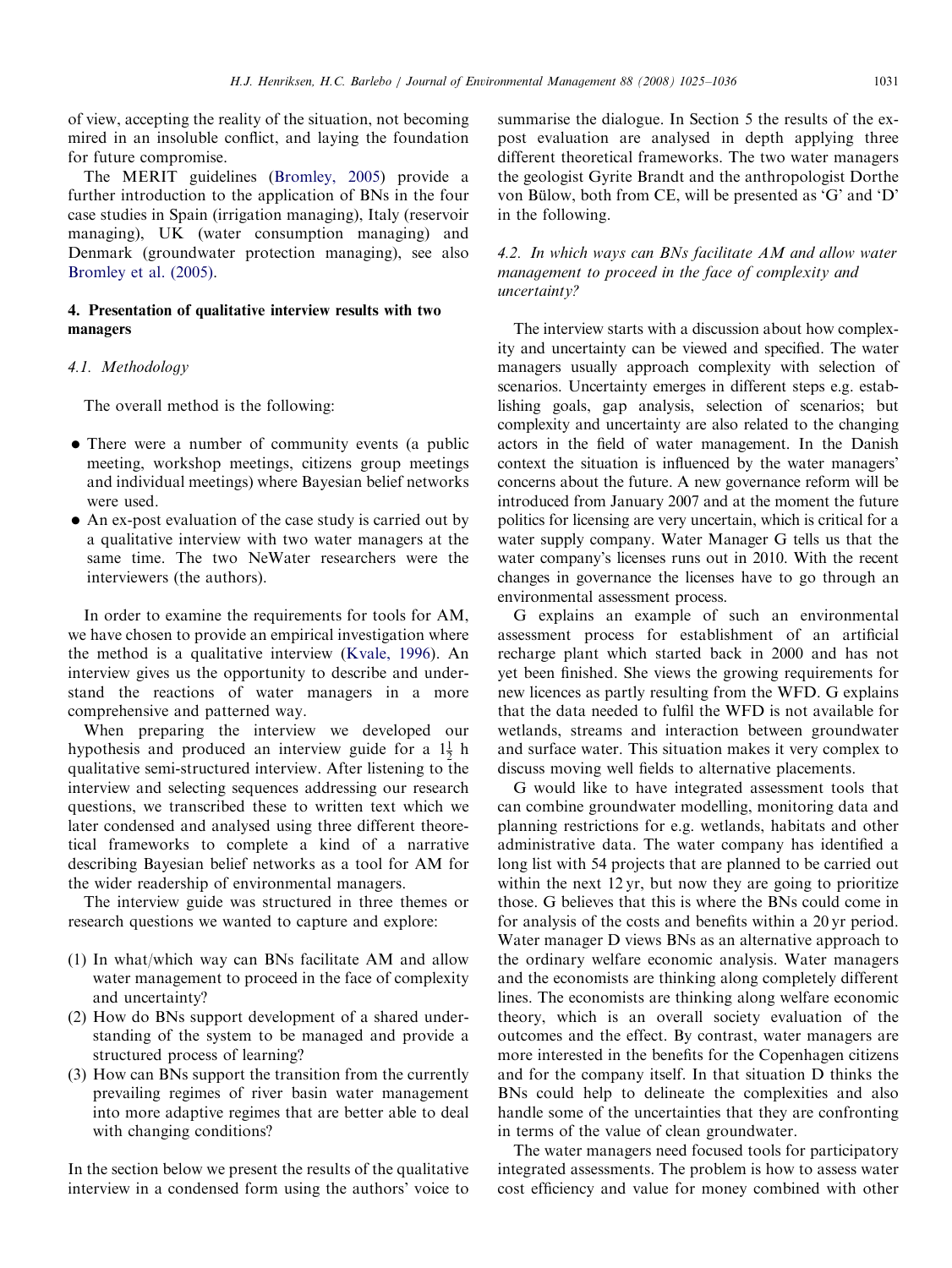non-monetary values and how to learn to specify this in partnerships with stakeholders and economists. There is a need for social learning. D makes it clear that BNs can be an alternative tool when it comes to fixing values. In welfare economy terminology value is measured according to a market—whether it is a factual or a hypothetical market. Groundwater protection is dealing with a hypothetical market. Economists assume that there is a market for water comparable to any other commodity and that groundwater only has any other monetary value. D believes that this perspective is too narrow. Instead stakeholders should be involved in the process of assessing the value of certain activities and in prioritizing between issues and effects. Thus BNs allow for the co-existing of different types of values contrary to the welfare economy, where only monetary value counts. BNs allow ethical, social and political values to be included in a participatory integrated assessment.

The lessons learned from the Havelse wellfield experiment are that the magnitude of compensational payment for growing crops without applying pesticides is significantly above previous estimates by farm economy specialists, and beyond the level of payment within reach for CE. The whole issue of voluntary farming contracts is not simply a matter of economy for the farmers, but much more a matter of cultural lifestyle and social relationships.

For the water managers it turned out that farming contracts was not a feasible and practical tool. The tool is out of their toolbox for groundwater protection. BNs tested a tool. And the water managers believe that BNs could be used to test other tools and management actions as well.

One of the strengths of the BNs is that the tool gives the water managers a visual picture. It presents the complexity, so that the water managers in their minds can sort out and can see the relationships between different actions and consequences. When the water manager talks or discusses matters they have a visual picture of the BN in the back of their mind, as D expresses it, which helps to see the other alternatives simultaneously. However, the managers would like to have a better interface and standardized BNs for how to handle different issues. In the MERIT project the BN modelling with the software Hugin [\(www.hugin.com\)](http://www.hugin.comhttp://) was done by one of the authors, however the vision of the water managers is to become yet more involved in the modelling process.

The interview highlights the need for training when using BNs for participatory modelling that allow water managers and stakeholders to engage and participate actively in the construction and design process. This leads us to question two, concerning how BNs support shared understanding and learning processes.

## 4.3. How do BNs support development of a shared understanding of the system to be managed and provide a structured process of learning?

G tells us that 'lag time'—the time it takes for a pesticide to travel from the land surface where it is used to a deep groundwater aquifer or to arrive at an abstraction well in a wellfield—does not fit into the ordinary 'public common sense' or 'economic man way of thinking'. Economists sometimes calculate over a certain period of time e.g. 20 yr, but without considering lag time. G makes it clear that the calculation period should be much longer say 50–100 yr.

The different groups (wetland people, wellfield managers, economists etc.) do not have a mutual understanding or a shared mental model of the meaning of time in relation to groundwater protection. This leads to ambiguity between groups and multiple frames, something which the water manager has to deal with and solve. The interview send a clear message to the researchers in NeWater, which we can formulate as a hypothesis: 'Ambiguity and multiple frames emerge every time domains are integrated. Handling of ambiguity and multiple frames becomes an issue and a source of uncertainty which requires new or enhanced tools for the water manager's toolbox in order shape and strengthen the IWRM leadership'.

There were problems having all stakeholders at the same round table. G tells that she would have preferred to have a single group of stakeholders e.g. farmers or NGOs in separate groups which would have made conversations more fluid with not so much fighting or positioning. It makes it easier to discuss with single groups around the table because people are otherwise very closed in multistakeholder group sessions. D unfolds this further. There is always an agenda. When you bring together different stakeholders from different interest backgrounds the situation gets complicated. D thinks that we were a bit naive as to how open people can be in a public forum or public space. We assumed that people would be free to speak their opinion, since it was a pilot project, where the task was to test a tool. But the case showed something else. Stakeholders stuck very strictly to the policy and they let only certain representatives of the stakeholder group talk on their behalf. The rest was tacit. D found it an example of good learning.

In the citizens group other processes were working 'below the surface'. D had observed that some members had strong interests and others were more invariant. However, in the process the whole group switched to back up those with the strong interests, the farmers. The group became a spokes-group for farmers. Due to solidarity or pressure, they suddenly changed from being ordinary citizen in this area to talking in favour of the farmer's interest.

The water managers felt that the stakeholders in both groups were very suspicious about what the BN construction was all about. A way to reduce that suspicion and to avoid inflated expectations that are created in stakeholder groups about water managers and researcher intentions with a BN construction is to spend more resources and time when introducing the tool (BNs) including hands on training. Resources for that would be gained later on by speeding up the difficult parts of the construction process.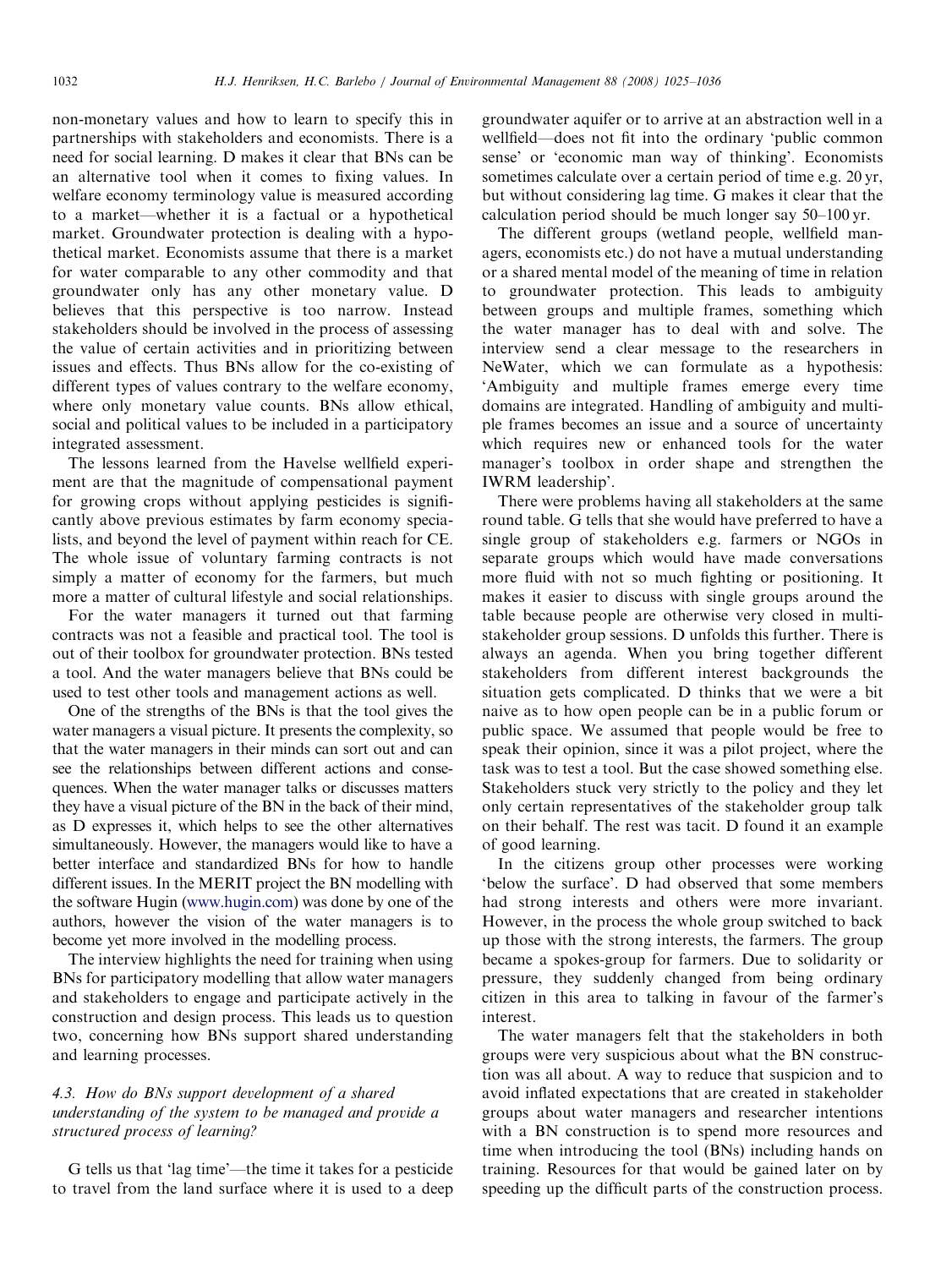If it had been possible for the stakeholders to put in new values in the CPTs and experiment more with the tool, it could have made the entire exercise more dynamic and interactive and more transparent. The point is that any participatory process is built on trust, and it takes time, patience and transparency to build trust and to create ownership to BNs as a shared tool. Ideally all stakeholders should be partners in this process, as G explains it. So that it becomes the shared tool it has to be for participatory integrated assessment.

It is the water manager who is responsible for establishing a 'learning system' that considers both complexity and uncertainty in the outer system—the environment, as well as in the inner system—the organising IWRM and AM. Now we come to how this difficult problem can be balanced with the third question, how BNs can support the transition to adaptive water management regimes.

## 4.4. How can BNs support the transition from the currently prevailing regimes of river basin water management into more adaptive regimes that are better able to deal with changing conditions?

It takes some effort to explain what we mean by this question to the water managers. To give an example of how we understand AM, we use the double loop learning metaphor suggested by [Argyris \(1985\)](#page-10-0) which is about uncovering what happens, reflecting and understanding. We explain that double loop learning is when one is trying to examine the underlying assumptions one is not normally even aware one is making.

The water managers then suggest that BNs could be used to say something about how efficient resources are used in the environmental management. To better evaluate different consequences of the managers actions, e.g. if the time used for modelling, monitoring etc. was used in an optimal way for a given context and problem. A better evaluation of how many hours the managers had used for dealing with a certain option or instrument. The managers tells us that MERIT and the BN saved them from talking to 50 farmers about voluntary farming contracts, which probably would have been an endless and costly action with very limited results. So the BN can be used for evaluating something you did before, to evaluate the managers' toolbox and assumptions in depth.

The water manager explains that there has to be plenty of time and room for reflection, which is not always the case in their daily work situation as water managers. But in the MERIT case study when using the BNs, room and time for reflection was enabled as part of the construction process. This MERIT exercise was much closer to the adaptive water management regime, than when dealing with more traditional daily working situations and tasks, as water managers in the water company.

G recalls a specific feature of BNs which she find useful for social learning processes. G tells the story about a day where a BN expert demonstrated how data could be interpreted using structural learning and training of CPTs with data. Structural learning is where you allow the software to determine the location and direction of links between nodes, based on the observed data, and subsequently, if a sufficiently large data set is available, automatically learn and generate CPTs. This was an eyeopener for G because such an exercise actually can change the mind of the participant, when carried out in an interactive and participatory mode. G suggests focusing more on structural learning because it allows a kind of spontaneity and an interactive dialogue between the parties. G recalls a data set from an English case which was water use, temperature and humidity, the structural learning was used in an interactive process to come up with a relationship which showed that when it was humid, then people took an extra shower: 'It was a totally mathematical tool but it can change your way of thinking', as G explains it. G suggests that BNs could be used on monitoring data from the AM cycle to evaluate by use of structural learning. We do have very traditional brains, as G explains it.

BNs are a tool for reasoning about complex and uncertain systems, by extending the information-processing capabilities of human beings. BNs are especially useful for monitoring and evaluation of actions, and for examining of assumption and shared and not shared mental models in depth. If possible BNs should be used as an interactive and participatory tool.

#### 5. Discussion

## 5.1. Analysis with a social constructionism and systemic perspective

Social constructionism pursues mutual understanding but not necessarily consensus [\(Campel, 2000\)](#page-11-0). According to Campell several ingredients are necessary for people to come together and create meaning. Each shall come as a responsible individual, aware of ideas and actions that he or she wants to contribute with. Differences shall be seen as a resource, not a threat. We cannot learn or progress from shared meaning; only by acting new ideas out in intersubjective acts. Campell underlines that each person has to honour an obligation of creating meaning for the other's ideas or actions. The traditional view that meaning originates within the individual mind, and is deciphered within the minds of other agents, is for social constructionism deeply problematic [\(Gergen, 1994](#page-11-0)).

In response to this we begin our analysis at the level of the human relationship as it generates both language and understanding. Social understanding is generated from participation within the common system. Viewed from Gergens position we believe that the qualitative interview is a good method by which meaning stands open.

The goal of participatory integrated assessment using a tool like BN is to widen policy-makers and stakeholders scope and to reshape their cognitive map in order to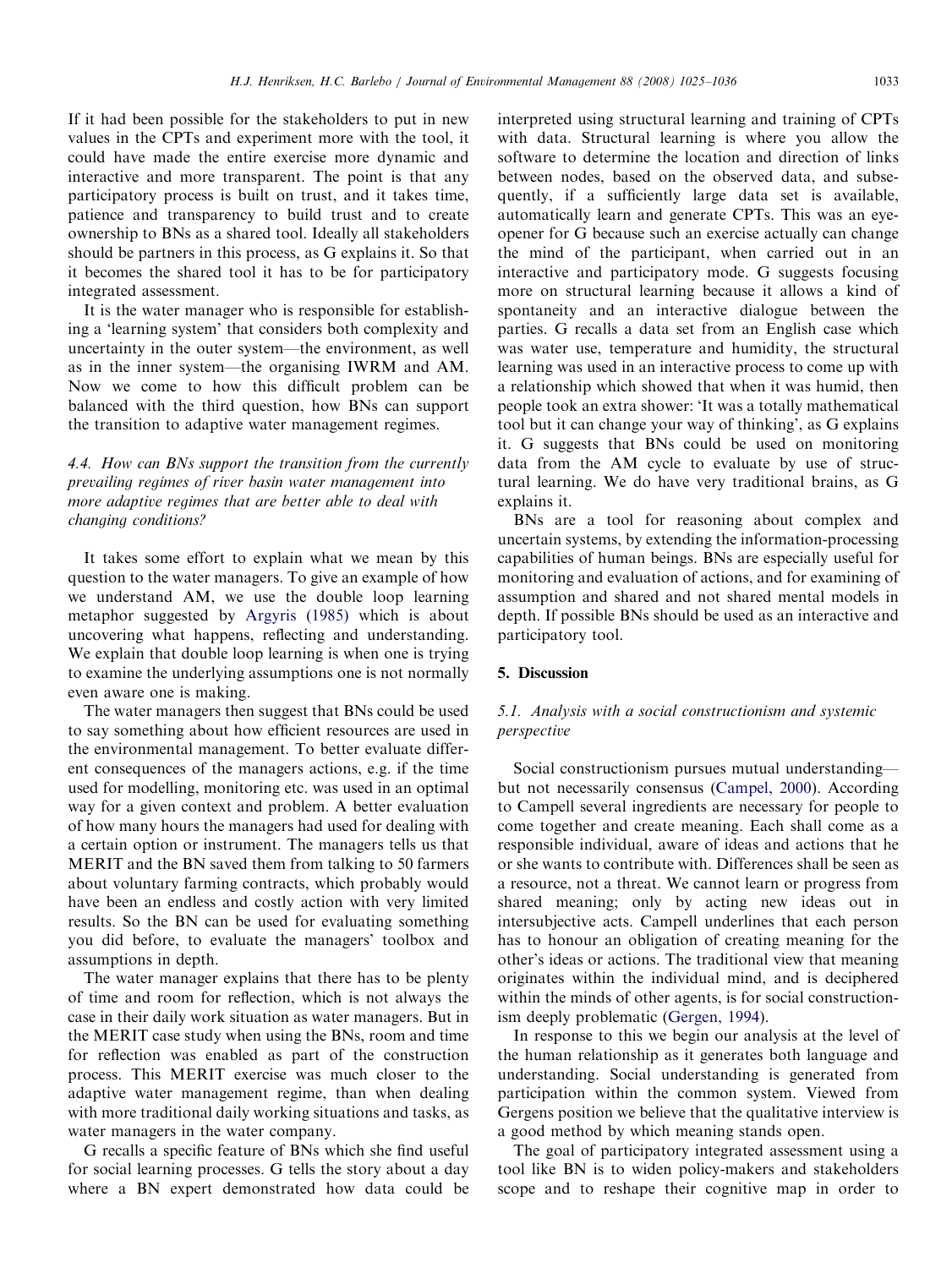displace participants from their real and immediate tasks, roles, identities and decision contexts, e.g. to move participants outside their normal habits and positions, and to encourage creative thinking, new ideas, and insights [\(Parson, 1996](#page-11-0); Hisschemöller et al., 2001) and double loop learning.

Water management has become more challenging and difficult. New complex aspects such as governance, economics, implementation of the WFD have to be understood by water managers and this requires a more integrated management than before and IWRM leadership especially in the current transition phase to WFD. This brings us to an analysis of the way BNs influence organising participatory processes and second order complexity [\(Tsoukas and Hatch, 2001\)](#page-11-0).

## 5.2. Analysing the interview from an organising analysis perspective

The process of organising is in an organisational analysis perspective understood historically, as collaborative action processes, as team work, through many contexts (sociological pragmatism), and through 'microsituations'. This theory is of relevance for understanding partnerships and stakeholder involvement processes. BN construction indeed took place through microsituations, it happened at a number of stakeholder meetings in Havelse; a small groundwater catchment of  $35 \text{ km}^2$  in North Zealand with a few thousand inhabitants living in the area, and it influenced the way CE decided not to let farming contracts be part of their toolbox [\(Becker, 2003](#page-10-0)). Space was created for an open and non-deterministic dialogue with stakeholders, an unpredictable process but at the same time possible to trace, due to the flexibility of BNs. This allowed factors (nodes), associations (directed links) and probabilities of the graphical model to be adjusted, reconstructed and validated during the process of integrating different domains and issues e.g. hydrology, ecology, economy and social. This action was based on meaning, which was socially defined.

We have to keep the 'action frame of reference' [\(Silver](#page-11-0)[man, 1971;](#page-11-0) [Fuglsang and Olsen, 2005\)](#page-11-0) in mind which assumes that researchers, as well as those they study, are human actors. If we do not understand that people act in pursuit of human purposes, we will not understand human society in its complexity and its wholeness [\(Wiley, 1988\)](#page-11-0), taking into consideration the intrasubjective level (the self, the personal level), the intersubjective level (interaction, interacting subject), the collective subjective level (social structure, collective subject), the organisational level (culture, without subject) and the institutional level (culture, without subject).

Participatory processes and active involvement using BNs helped authorities to understand their decisions better. However we also saw suspicion and experienced rather turbulent group processes. BNs should be used fully interactively, allowing everybody to suggest updates of variables, links and CPTs. Furthermore, sufficient resources for training workshops and facilitating the process have to be assured when BNs are used with full stakeholder involvement.

The value of Bayesian belief networks for organising was to encourage the authorities and partnerships of stakeholders to identify all the relevant information and analyse it in depth, clarifying gaps in knowledge and areas of dispute, and analysing deeper reasons for such disputes (values, belief etc.). The interview thus gave a strong signal about the relevance of NeWater and the attempts in this research project to enhance tools for AM by relating them to certain themes and IWRM processes and the need to focus on double loop learning including reflection about the complex and uncertain human and environmental systems. This leads to the next analysis of BN used as a tool for transition to AM where the human barrier to learning underlined by the psychodynamic system theory has its place.

## 5.3. Analysis with a psychodynamic system theory perspective

The most recent psychoanalytical theories increasingly emphasise the importance of relationships in forming the psyche of an individual [\(Gabriel, 1999](#page-11-0); [Stacey, 2003\)](#page-11-0). There are two aspects of the psychodynamic system theory that are particularly important in an AM context dealing with transition and reframing. First, there is the idea that learning and change are inevitably associated with anxiety, at both the conscious and unconscious level. The management of learning is thus the management of anxiety and of resistance arising from the anxiety ([Obholzer, 1999](#page-11-0)). The second contribution is with the theory of 'relatedness'—the conscious and unconscious emotional levels of connection that exist between and shape selves and others, people and systems ([Armstrong, 2004;](#page-10-0) [French and Vince, 1999\)](#page-11-0). People in organizations are inevitably 'creatures of each other' ([Hinshelwood, 1988](#page-11-0)).

For creativity and new approaches to be tolerated, one needs an environment and tools in which people feel safe enough to experiment and play but not so safe that they become complacent. An environment where change is the only constant is unlikely to be conducive to creativity and learning [\(Krantz, 2001](#page-11-0)); it is more likely that those working in that environment are preoccupied with surviving the change. Indeed too much change is likely to lead to basic assumption fight/flight mentality, where there is a little change of reality testing ([Bion, 1961](#page-10-0)).

When using BNs as a kind of an experimental laboratory we established mutual trust and creativity within the group of water managers and researchers. It was our daily working room as researchers and adaptive managers in the MERIT project. But we forgot to analyse, what this room meant for the acting of the participating stakeholders. For them it was probably not a room experienced as a creative laboratory because it could have serious consequences for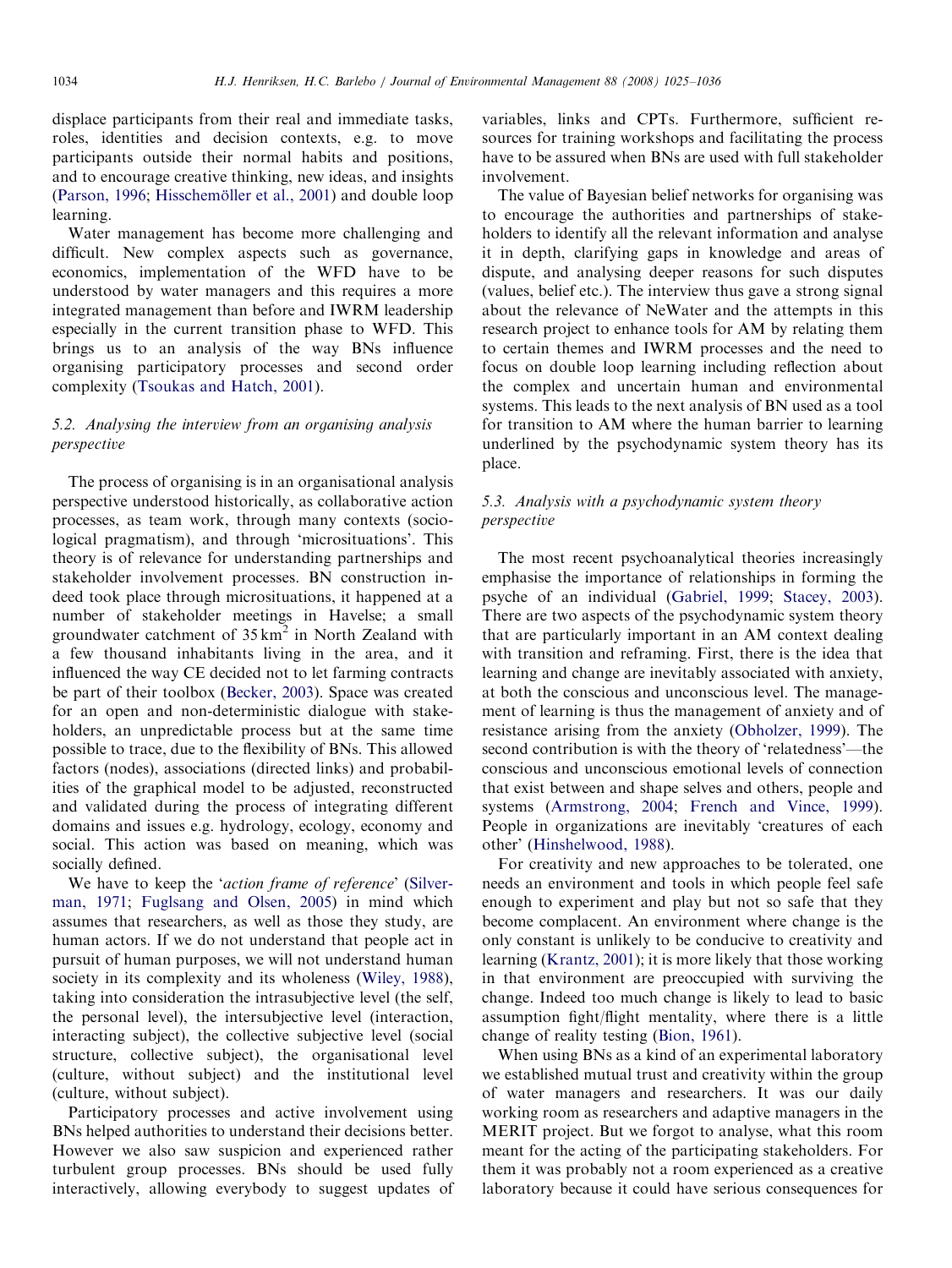<span id="page-10-0"></span>their future acting and doing in the real world. When stakeholders expressed suspicion about our intentions it might have been a response to insufficient preparation of the process from our side resulting in frustrations between stakeholders, fight/flight mentality and intersubjective anxiety about which direction the BN construction process was moving. The MERIT guidelines with seven steps (Bromley, 2005), can here be viewed as a tool for assuring more safe coordinates between the parties when constructing BNs in a participatory way. It is no longer enough to understand the complexities and uncertainties in the outer system, the environment; it is also important to understand what goes on between the different participating stakeholders, authorities and researchers in order to manage to learn and learn to manage.

## 6. Conclusion

Based on an ex-post interview, a narrative has been produced with interpretations and reflections about the use of Bayesian belief networks in a Danish case study and how it was able to simplify and deal with the complex qualitative and quantitative issues of a groundwater system exposed to contamination risks due to pesticide use, and to explore the participatory process in depth.

The water managers experienced that Bayesian networks (BNs) allowed for the integration of different domains and knowledge bases, e.g. expert knowledge, modelling results and monitoring data from hydrology, economy, ecology and social domains, and that it was a good tool for focused dialogue, e.g. it was a useful tool for participatory integrated assessment and for identification of gaps.

BNs tested a tool, and the water managers believe that BNs could be used to test other tools or to monitor the adaptive management (AM) cycle and evaluate actions and assumptions in depth. The water managers would like to have a better interface and standard BNs for how to handle different issues in different catchments and capture zones to their well fields. Coupling with GIS would further enhance BNs for AM. Among the strengths of the BN as a tool for participatory integrated assessment, are, that it provides the water managers and the stakeholders with a visual picture due to the graphical model. But it has to be a shared tool for all stakeholders, and an iterative use, e.g. by structural learning could support that this happens in practical water management. This implies that training of water managers and stakeholders is pre-conditional when the tool is used of AM.

Reflecting on the present situation and the water managers' expectations to the future the narrative unfolds that the water managers experience new complexities and challenges related to a new governance reform which was introduced in January 2007 in Denmark. The new reform and uncertainties threatens the water company's reinvestment plans and implementation of ongoing groundwater protection projects. This experience help the water managers to reflect on the BN test where they have the impression that stakeholders, with their real interests to defend, probably were not able to act with full curiosity, forgiveness, trust and togetherness in the creative room we created in the Danish case study as researchers and managers. Using BNs as a tool thus require realistic assessment of how much time water managers and stakeholders must devote to bringing change about. In general the message for NeWater is that it requires a high level of IWRM leadership and a great interpersonal sophistication to manage the stakeholder involvement processes. Use of facilitator, stakeholder involvement plan and guidelines for stakeholder involvement (MERIT guidelines) is strongly recommended. There is a need of further testing and evaluation of the learning from the ex-post evaluation by testing the MERIT guidelines for WFD.

#### Acknowledgements

The present case study work was carried out within the Projects 'Management of the Environment and Resources using Integrated Techniques (MERIT)', which was funded by the EC Energy, Environment and Sustainable Development programme (Contract EVK1-CT-2000-00085) and 'New Approaches for Adaptive Water Management under Uncertainty (NEWATER), funded by the EC Contract no 511179 (GOCE): Integrated Project in Priority 6.3 Global Change and Ecosystems in the 6th EU framework programme.

We acknowledge and thank the two water mangers from Copenhagen Energy who offered their reflections and willingness to participate in the qualitative interview in June 2006: Geologist Gyrite Brandt and Anthropologist Dorthe von Bülow. Without positive interest in participating and providing their thoughts and experience first in the MERIT project, and later in the NeWater context, this paper would not have been possible.

#### **References**

- Allan, C., Curtis, A., 2003. Learning to implement adaptive management. Australian Association of Natural Resource Management.  $\langle$ [http://](http://www.soil-water.org.au) [www.soil-water.org.au](http://www.soil-water.org.au) $\rangle$ .
- Argyris, C., 1985. Strategy, Change Defensive Routines. Pitman, Boston, MA.
- Armstrong, D., 2004. Emotions in organizations: disturbance or intelligence? In: Huffington et al. (Eds.), Working Below the Surface. The Emotional Life of Contemporary Organizations. Tavistock Clinic Series.
- Barlebo, H.C., Keur, P.V., Henriksen, H.J., 2006. Review of existing IWRM tools. State-of-the-Art-Report. NeWater. [www.newater.info](http://www.newater.infohttp://)
- Becker, H.S., 2003. Copenhagen Jazzhouse Program, mars–april.
- Bion, W., 1961. Experiences in Groups, Tavistock.
- Bromley, J., 2005. Guidelines for the use of Bayesian networks as a participatory tool for Water Resource Management. Based on results of the MERIT project. CEH, Wallingford.
- Bromley, J., Jackson, N.A., Clymer, O.J., Giacomello, A.M., Jensen, F.V., 2005. The use of Hugin to develop Bayesian networks as an aid to integrated water resource planning. Environmental Modelling and Software 20, 231–242.